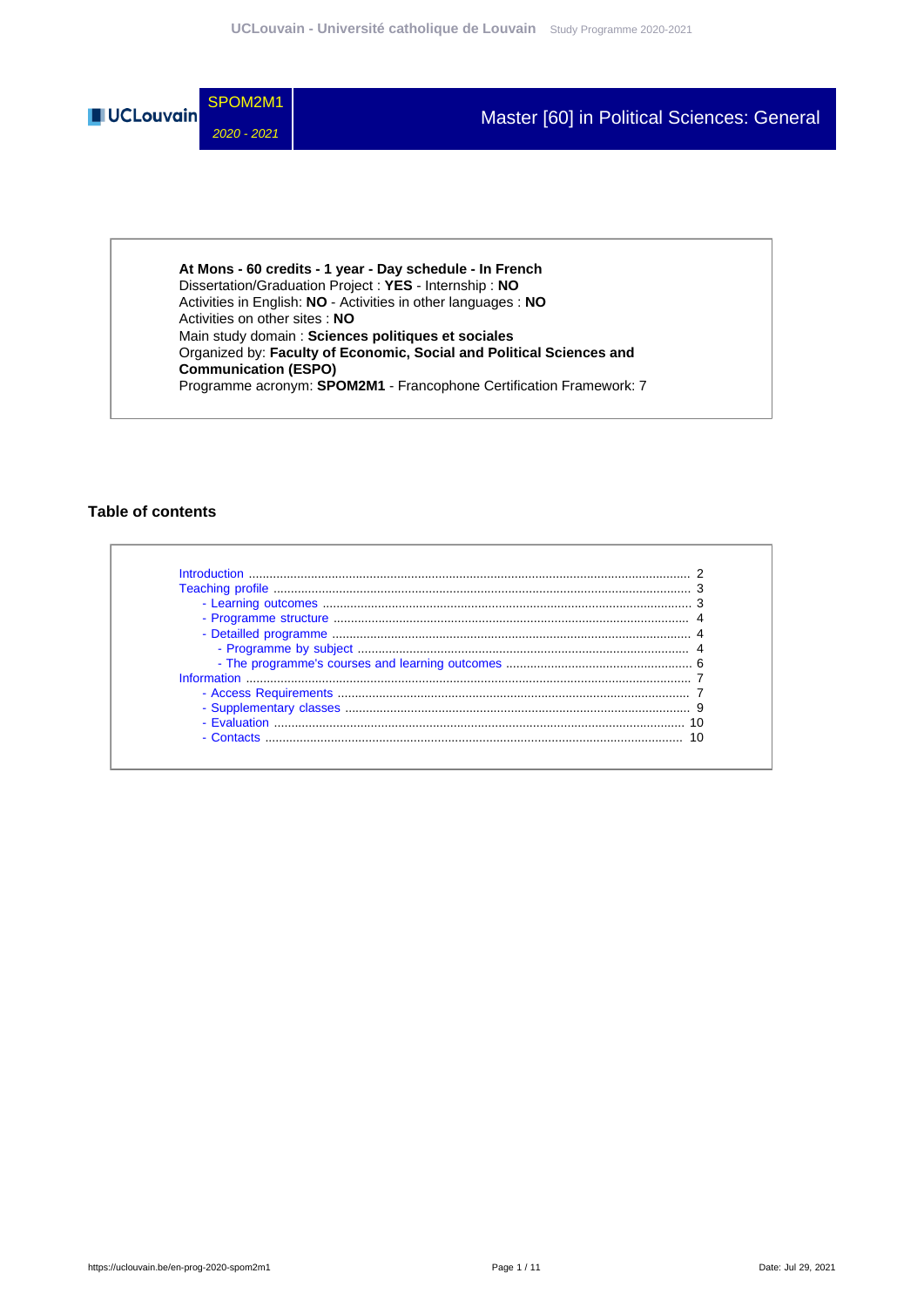**SPOM2M1 - Introduction**

# <span id="page-1-0"></span>**Introduction**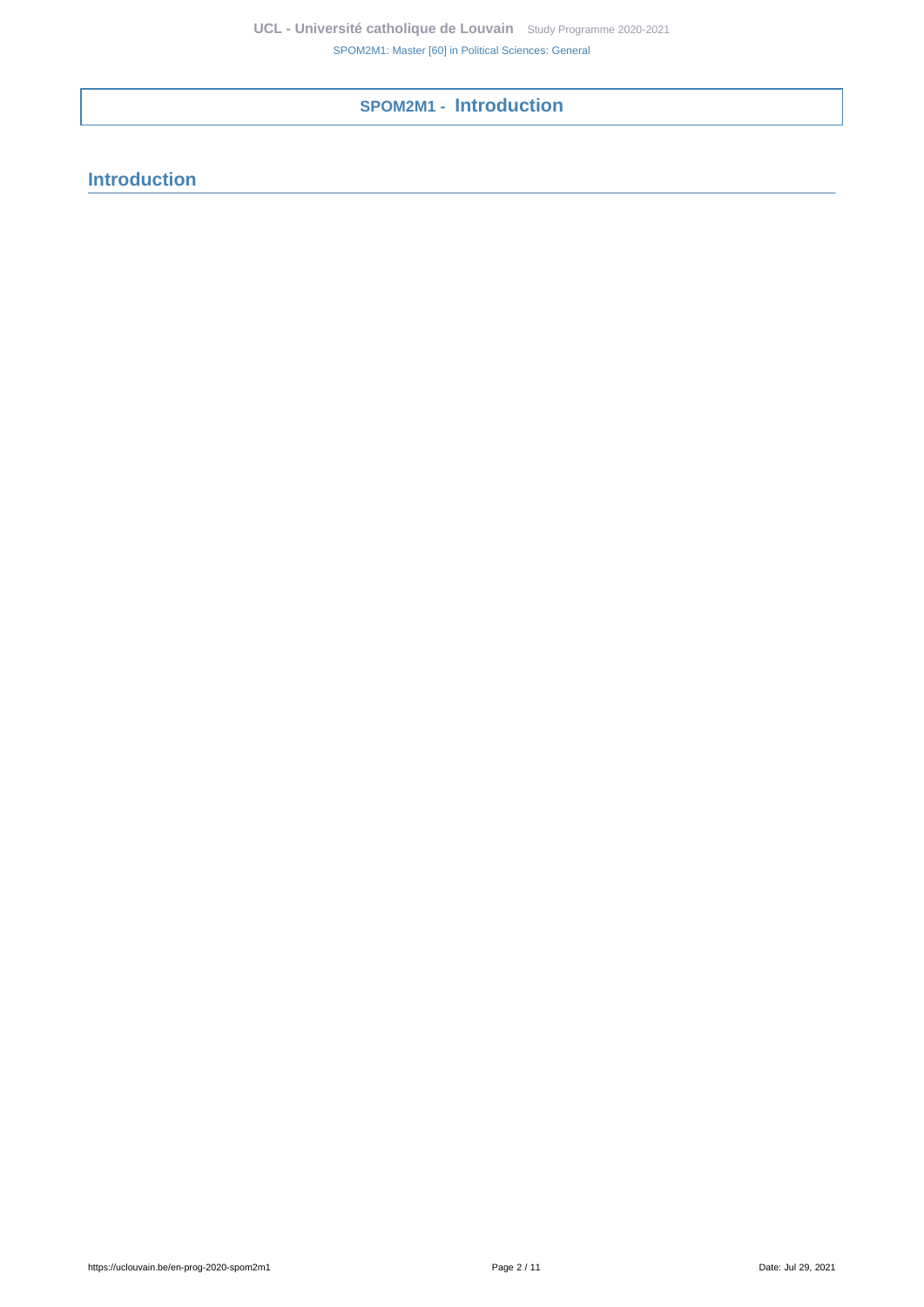## **SPOM2M1 - Teaching profile**

# <span id="page-2-1"></span><span id="page-2-0"></span>**Learning outcomes**

Political sciences seeks to understand and analyse political and public life. The discipline focuses on two elements:

- understanding public life, power games and legitimacy, the organisation of local to regional, and national to international government;
- mastering the analytical tools that make it possible to act on the operating modes of implemented policies.

Political sciences as a subject is more focused on the understanding and management of Belgian and foreign political models, while public administration is more concerned with the way in which public management bodies, including European bodies, are administered.

Teaching on political sciences and public administration aims to equip students conceptually and operationally, allowing them to identify the constraints that govern collective decision-making and to be able to act in this world rationally, effectively and fairly.

Three additional aims are pursued:

- the first relates to the development of analytical skills, critical perspective, creativity;
- the second relates to understanding our society and the events taking place today that will help shape our future;
- the third focuses on the techniques that provide access to analysis and support action.

On successful completion of this programme, each student is able to :

CG1. CG1.1 CG1.2 CG1.3 CG2. CG2.1 CG2.2 CG2.3 CG2.4 CG2.5 CG3. CG3.1 CG3.2 CG3.3 CG3.4 CG4. CG4.1 CG4.2 CG4.3 CG5. CG5.1 CG5.2 CG6. CG6.1 CG6.2 CG6.3 CG6.4 CG6.5 CG6.6 CG6.7 CG7. CG7.1 CG7.2 CG7.3 CG7.4 C-SPOM2M1. C-SPOM2M1.1 C-SPOM2M1.2 C-SPOM2M1.3 C-SPOM2M1.4

C-SPOM2M1.5 C-SPOM2M1.6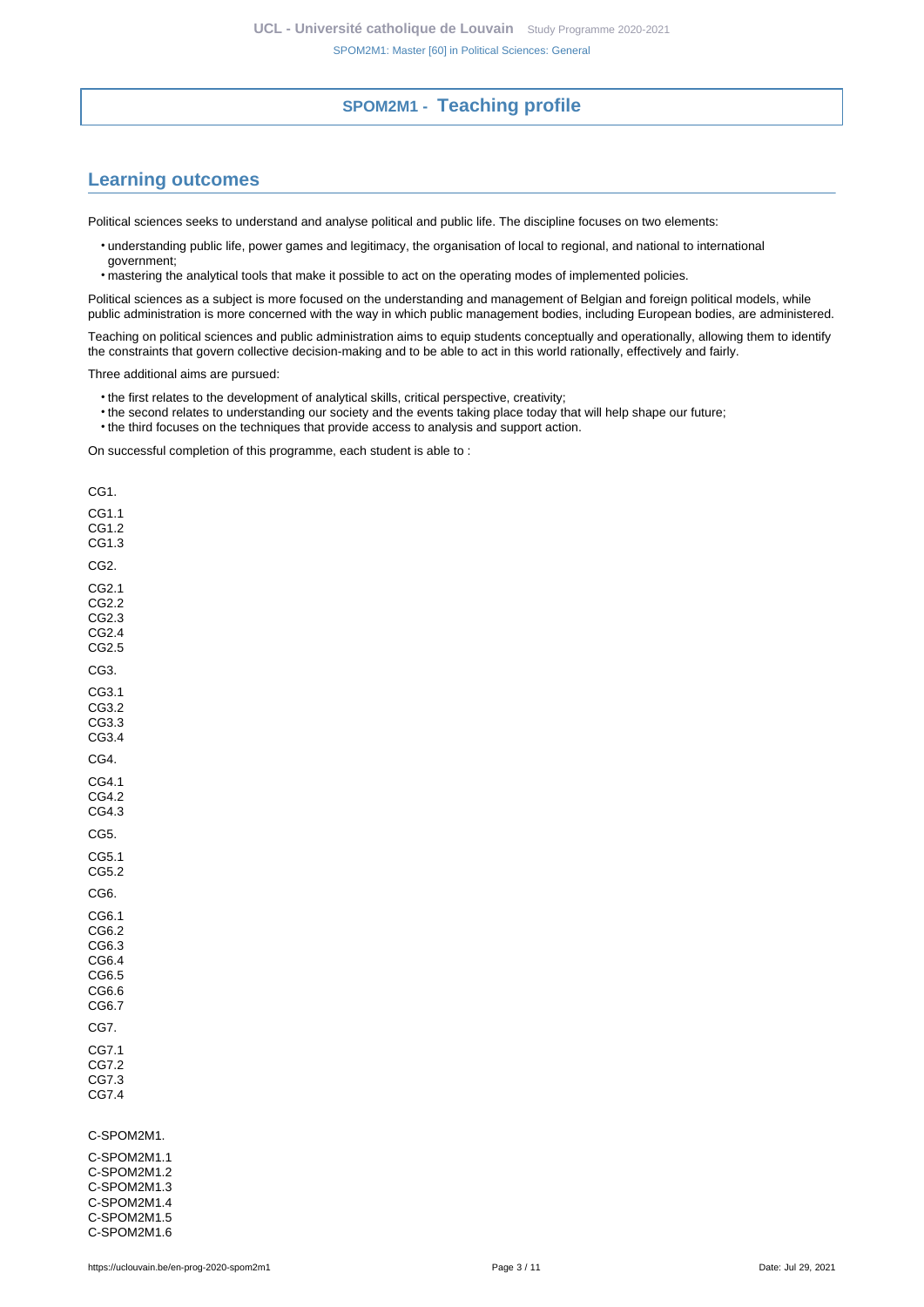C-SPOM2M1.7 C-SPOM2M1.8

## <span id="page-3-0"></span>**Programme structure**

The Master's [60] in Political Sciences includes core courses for 45 credits focusing on political sciences, international relations and public policy. The final dissertation accounts for the remaining 15 credits.

There are numerous opportunities for internships and travel abroad, in Europe or elsewhere, easing the student's integration into the workplace. Courses are also taught in foreign languages by visiting professors.

[> Core courses](en-prog-2020-spom2m1-tronc_commun) [ en-prog-2020-spom2m1-tronc\_commun ]

Preparatory Module (only for students who qualify for the course via complementary coursework)

[> Master \[60\] in Political Sciences: General](en-prog-2020-spom2m1-module_complementaire) [en-prog-2020-spom2m1-module\_complementaire]

# **SPOM2M1 Detailled programme**

# <span id="page-3-2"></span><span id="page-3-1"></span>**Programme by subject**

#### **CORE COURSES**

O Mandatory <br>  $\triangle$  Courses not taught during 2020-2021 <br>  $\oslash$  Periodic ⊕ Periodic courses taught during 2020-2021 <br>
■ Activity with requisites

Courses not taught during 2020-2021 Periodic courses not taught during 2020-2021

Click on the course title to see detailed informations (objectives, methods, evaluation...)

| O MSPOL2140        | Sociologie de l'interaction en politique                    | <b>Pierre Baudewyns</b>                              | 30 <sub>h</sub> | 5 Credits       | q1             |
|--------------------|-------------------------------------------------------------|------------------------------------------------------|-----------------|-----------------|----------------|
| O MSPOL2142        | Modèles d'Etat et enjeux éthiques                           | <b>Pierre Vercauteren</b>                            | 30 <sub>h</sub> | 5 Credits       | q1             |
| O MSPRI2226        | Gouvernance globale et mondialisation                       | <b>Pierre Vercauteren</b>                            | 30 <sub>h</sub> | 5 Credits       | q1             |
| O MSPOL2228        | Enjeux démocratiques contemporains                          | <b>Nathalie Schiffino-</b><br>Leclercq               | 30 <sub>h</sub> | 5 Credits       | q <sub>1</sub> |
| O MADPU2203        | Gouvernance multiniveau                                     | Sébastien Pradella                                   | 30 <sub>h</sub> | 5 Credits       | q1             |
| <b>O</b> MSPRI2160 | Genre et développement durable                              | Elena Aoun<br><b>Fabienne Leloup</b>                 | 30 <sub>h</sub> | 5 Credits       | q2             |
| O MADPU2204        | Politiques publiques européennes dans un monde en évolution | Jean-Emile Charlier<br><b>Fabienne Leloup</b>        | 30 <sub>h</sub> | 5 Credits       | q2             |
| O MANGL2164        | <b>Advanced English</b>                                     | <b>Guy Monfort (coord.)</b><br><b>Quentin Zèques</b> | $0h+45h$        | 5 Credits q1+q2 |                |

#### **Mémoire (15 credits)**

| O MSPOL2900A | Stratégies de recherche pour le mémoire (Partie 1) | $15h+5h$ | 2 Credits  | -a1 |
|--------------|----------------------------------------------------|----------|------------|-----|
| O MSPOL2158  | <b>Mémoire M60</b>                                 |          | 13 Credits |     |
|              |                                                    |          |            |     |
|              |                                                    |          |            |     |

#### **Cours au choix** Un cours au choix parmi

| .            |                     |                       |                 |           |  |
|--------------|---------------------|-----------------------|-----------------|-----------|--|
| 33 MSPOL2141 | Médias et politique | <b>Frédéric Moens</b> | 30 <sub>h</sub> | 5 Credits |  |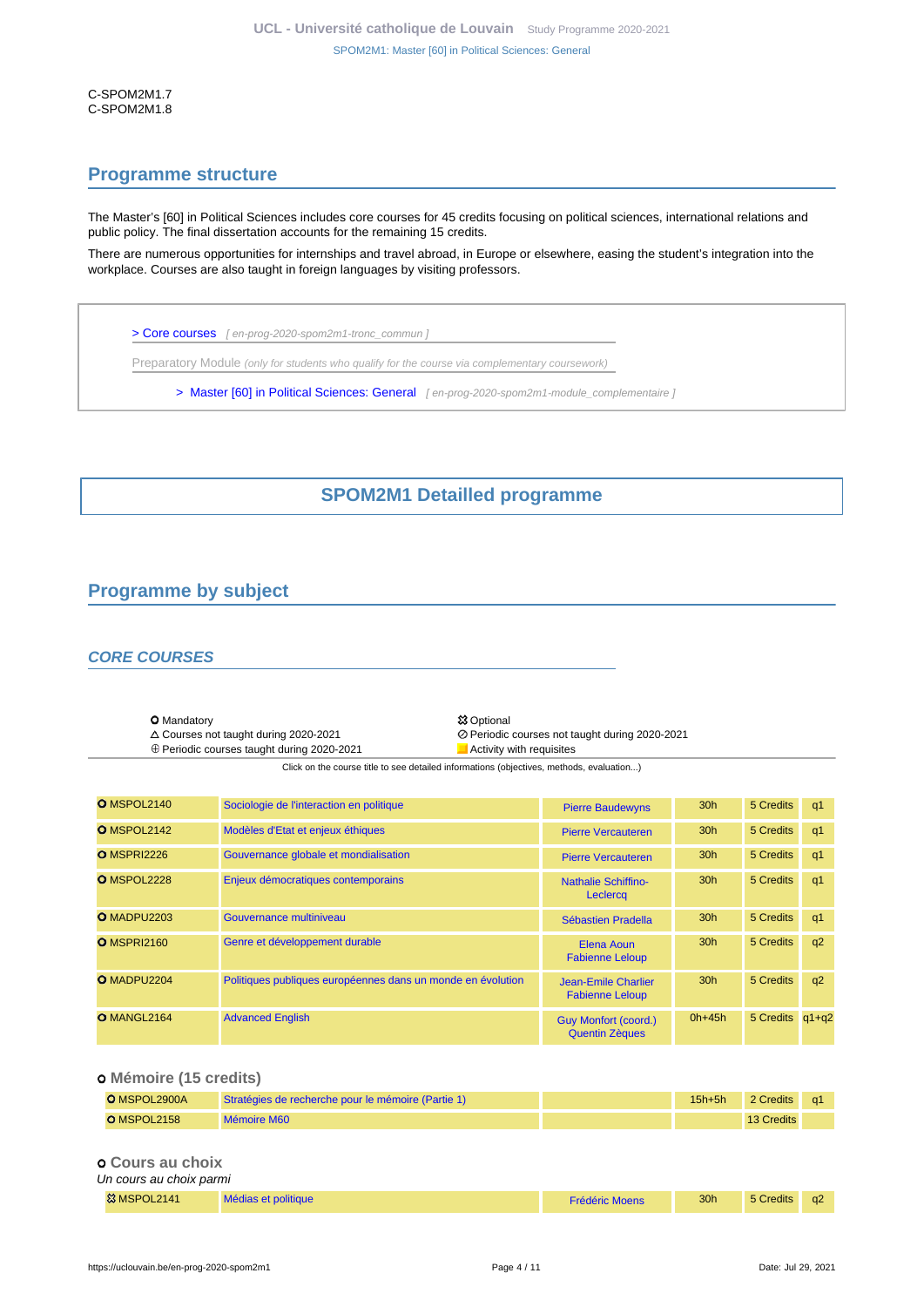## **UCL - Université catholique de Louvain** [Study Programme 2020-2021](https://uclouvain.be/en/study-programme) [SPOM2M1: Master \[60\] in Political Sciences: General](https://uclouvain.be/en-prog-2020-spom2m1.html)

| <b>© MSPRI2144</b>      | Les organisations internationales dans la gouvernance globale | <b>Bruno Hellendorff</b><br><i>(compensates)</i><br>Elena Aoun)<br>Jean Le Hardy<br>De Beaulieu | 30 <sub>h</sub> | 5 Credits                | a2 |
|-------------------------|---------------------------------------------------------------|-------------------------------------------------------------------------------------------------|-----------------|--------------------------|----|
| <b>&amp;3 MCOMU2209</b> | Internet et société                                           | <b>Sandrine Roginsky</b>                                                                        | 30 <sub>h</sub> | 5 Credits $q1 \triangle$ |    |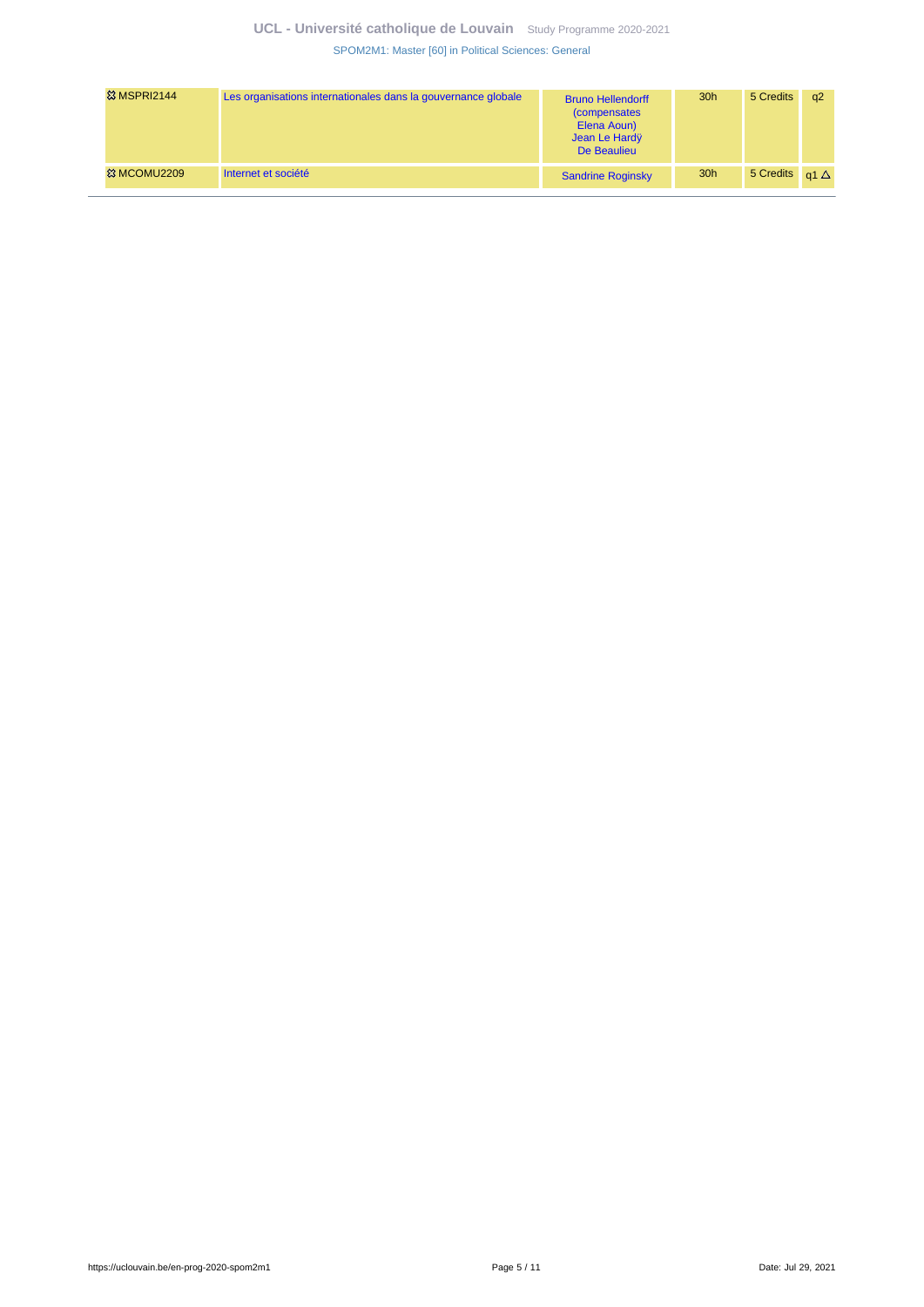# <span id="page-5-0"></span>**The programme's courses and learning outcomes**

For each UCLouvain training programme, a [reference framework of learning outcomes](https://uclouvain.be/en-prog-2020-spom2m1-competences_et_acquis.html) specifies the competences expected of every graduate on completion of the programme. You can see the contribution of each teaching unit to the programme's reference framework of learning outcomes in the document "In which teaching units are the competences and learning outcomes in the programme's reference framework developed and mastered by the student?"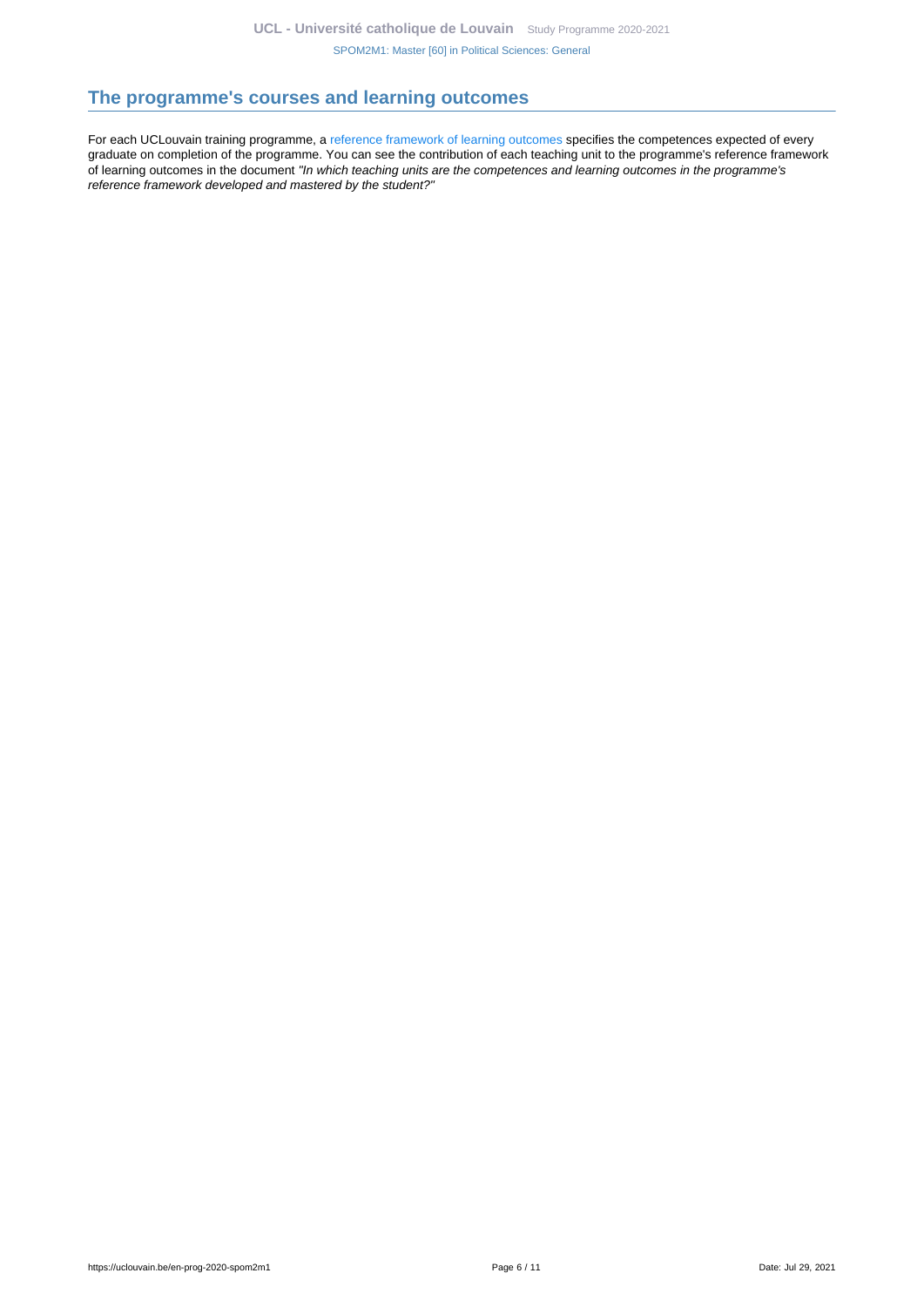## **SPOM2M1 - Information**

# <span id="page-6-1"></span><span id="page-6-0"></span>**Access Requirements**

In the event of the divergence between the different linguistic versions of the present conditions, the French version shall prevail Decree of 7 November 2013 defining the landscape of higher education and the academic organization of studies. The admission requirements must be met prior to enrolment in the University.

#### SUMMARY

- > Specific access requirements
- [> University Bachelors](#page-6-2)
- [> Non university Bachelors](#page-6-3)
- [> Holders of a 2nd cycle University degree](#page-7-0)
- [> Access based on validation of professional experience](#page-7-1)
- [> Access based on application](#page-7-2)
- [> Admission and Enrolment Procedures for general registration](#page-7-3)

## <span id="page-6-2"></span>**University Bachelors**

| <b>Diploma</b>                                                                                                            | <b>Special Requirements</b>                                  | <b>Access</b>               | <b>Remarks</b> |  |
|---------------------------------------------------------------------------------------------------------------------------|--------------------------------------------------------------|-----------------------------|----------------|--|
| <b>UCLouvain Bachelors</b>                                                                                                |                                                              |                             |                |  |
|                                                                                                                           |                                                              | Direct access               |                |  |
|                                                                                                                           |                                                              | Direct access               |                |  |
|                                                                                                                           |                                                              | Access based on application |                |  |
|                                                                                                                           |                                                              | Access based on application |                |  |
| Bachelier en sciences humaines et sociales<br>Bachelier en information et communication<br>Bachelier ingénieur de gestion |                                                              | Access based on application |                |  |
|                                                                                                                           | Others Bachelors of the French speaking Community of Belgium |                             |                |  |
| Bachelier en sciences politiques, orientation générale                                                                    |                                                              | Direct access               |                |  |
| Tous les bacheliers de la CfB                                                                                             |                                                              | Access based on application |                |  |
| <b>Bachelors of the Dutch speaking Community of Belgium</b>                                                               |                                                              |                             |                |  |
|                                                                                                                           |                                                              | Access based on application |                |  |
| <b>Foreign Bachelors</b>                                                                                                  |                                                              |                             |                |  |
|                                                                                                                           |                                                              | Access based on application |                |  |

#### <span id="page-6-3"></span>**Non university Bachelors**

> Find out more about links (https://uclouvain.be/fr/etudier/passerelles) to the university

| <b>Diploma</b>                                                                                                                                    | <b>Access</b>                                                                    | <b>Remarks</b> |
|---------------------------------------------------------------------------------------------------------------------------------------------------|----------------------------------------------------------------------------------|----------------|
| BA - assistant(e) social(e) - HE - crédits supplémentaires entre 45<br>et 60<br>BA - assistant(e) social(e) - EPS - crédits supplémentaires entre | Les enseignements<br>supplémentaires éventuels<br>peuvent être consultés dans le | Type court     |
| 45 et 60                                                                                                                                          | module complémentaire.                                                           |                |
| BA - conseiller(ère) en développement durable - HE - crédits<br>supplémentaires entre 45 et 60                                                    |                                                                                  |                |
| BA - conseiller(ère) social(e) - HE - crédits supplémentaires entre<br>45 et 60                                                                   |                                                                                  |                |
| BA en commerce et développement - HE - crédits<br>supplémentaires entre 45 et 60                                                                  |                                                                                  |                |
| BA en communication - HE - crédits supplémentaires entre 45 et<br>60                                                                              |                                                                                  |                |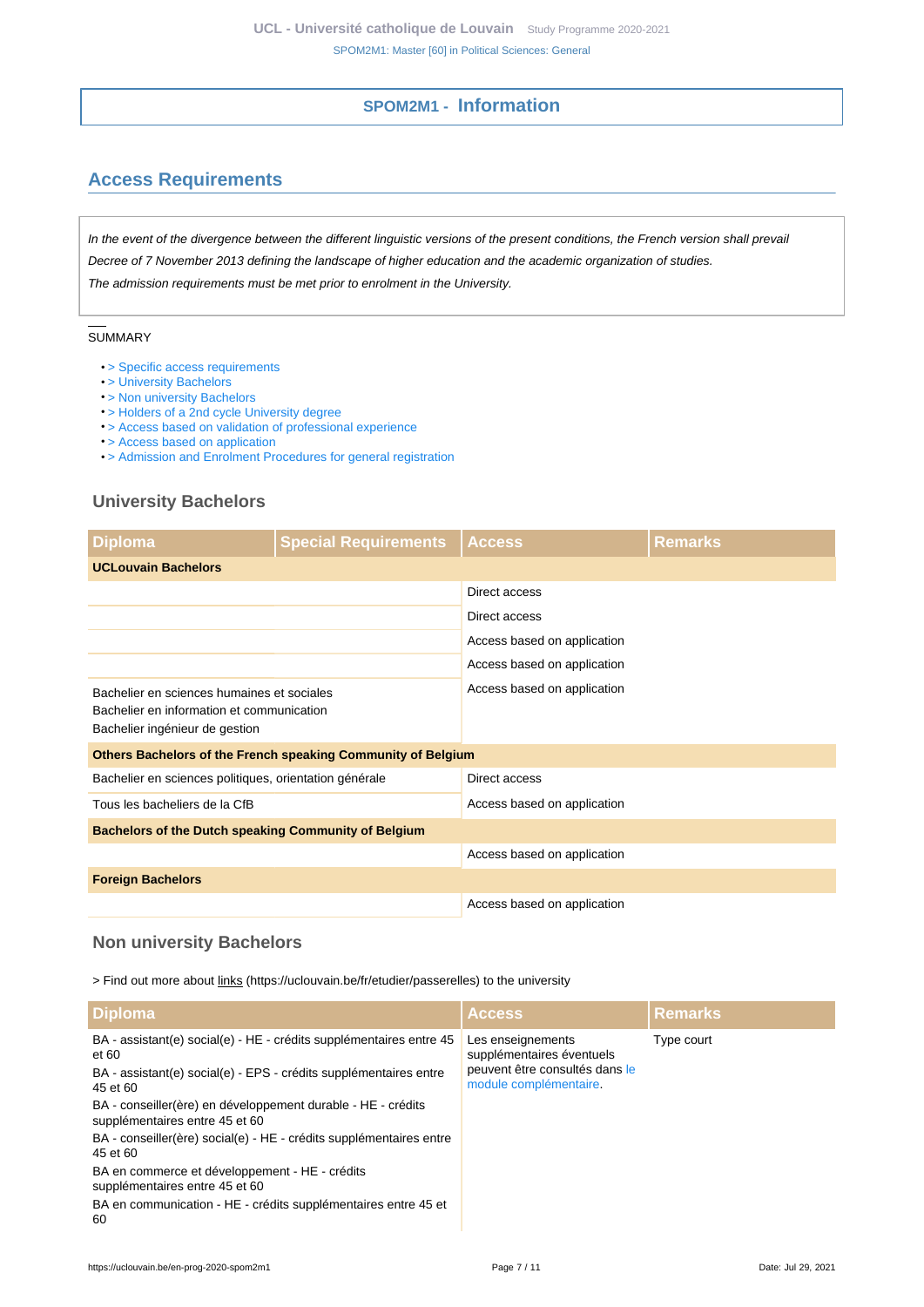BA en coopération internationale - EPS - crédits supplémentaires entre 45 et 60

BA en coopération internationale - HE - crédits supplémentaires entre 45 et 60

BA en droit - HE - crédits supplémentaires entre 45 et 60

BA en droit - EPS - crédits supplémentaires entre 45 et 60

BA en écologie sociale - HE - crédits supplémentaires entre 45 et 60

BA en sciences administratives et gestion publique - HE - crédits supplémentaires entre 45 et 60

BA en sciences administratives et gestion publique - EPS - crédits supplémentaires entre 45 et 60

# <span id="page-7-0"></span>**Holders of a 2nd cycle University degree**

| <b>Diploma</b>     | Special Requirements   Access |                             | <b>Remarks</b> |
|--------------------|-------------------------------|-----------------------------|----------------|
| "Licenciés"        |                               |                             |                |
|                    |                               | Direct access               |                |
| Tous les licenciés |                               | Access based on application |                |
| <b>Masters</b>     |                               |                             |                |
| Tous les masters   |                               | Access based on application |                |

# <span id="page-7-1"></span>**Access based on validation of professional experience**

> See the website [Valorisation des acquis de l'expérience](https://uclouvain.be/fr/etudier/vae)

It is possible to gain admission to all masters courses via the validation of professional experience procedure.

## <span id="page-7-2"></span>**Access based on application**

Reminder : all Masters (apart from Advanced Masters) are also accessible on file.

<span id="page-7-3"></span>**Admission and Enrolment Procedures for general registration**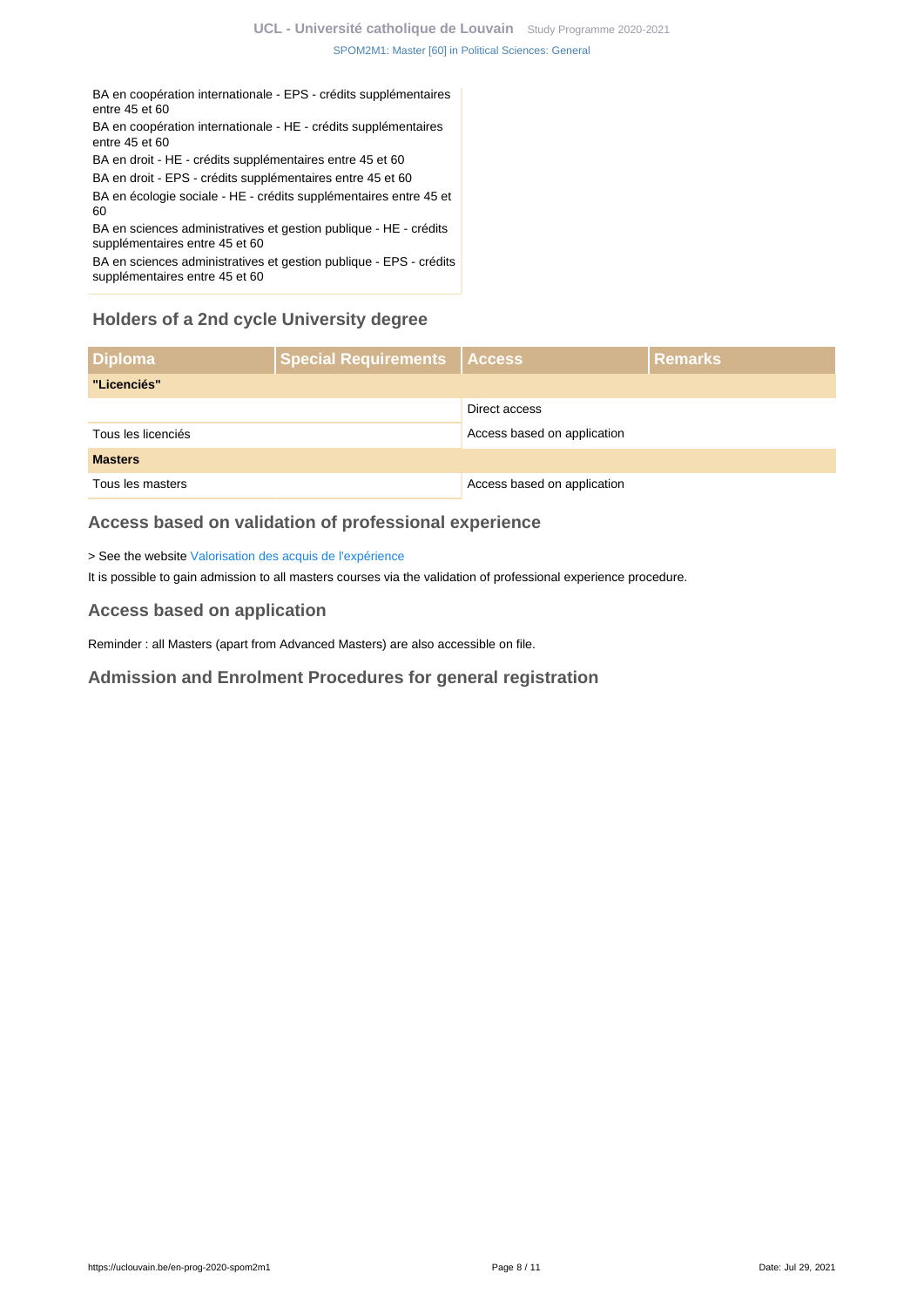# <span id="page-8-0"></span>**Supplementary classes**

**To access this Master, students must have a good command of certain subjects. If this is not the case, they must add supplementary classes at the beginning of their Master's programme in order to obtain the prerequisites for these studies.**

| <b>O</b> Mandatory                                |
|---------------------------------------------------|
| $\triangle$ Courses not taught during 2020-2021   |
| $\oplus$ Periodic courses taught during 2020-2021 |

**総 Optional**  Courses not taught during 2020-2021 Periodic courses not taught during 2020-2021  $\blacksquare$  Activity with requisites

Click on the course title to see detailed informations (objectives, methods, evaluation...)

#### **Cours de méthodologie**

| <b>&amp;3 MMETH1119</b> | Séminaire de travail universitaire            | <b>Jean-Luc Depotte</b>                                                     | $15h+30h$   | 5 Credits q1+q2 |    |
|-------------------------|-----------------------------------------------|-----------------------------------------------------------------------------|-------------|-----------------|----|
| <b>&amp;3 MMETH1218</b> | Epistémologie                                 | Cal Le Gall<br><i>(compensates)</i><br><b>Benoît Rihoux)</b>                | $30h+15h$   | 5 Credits       | q1 |
| <b>&amp;3 MMETH1219</b> | Collecte et analyse des données qualitatives  | <b>Miquel Souto Lopez</b><br><i>(compensates)</i><br><b>Marie Deridder)</b> | $30h + 30h$ | 5 Credits       | q2 |
| <b>&amp;3 MMETH1322</b> | Collecte et analyse des données quantitatives | <b>Bruno Schoumaker</b>                                                     | $30h + 30h$ | 5 Credits       | q1 |

#### **Cours d'administration publique et de relations internationales**

| <sup>33</sup> MSPOL1345A | Action publique - Administration publique            | <b>Stéphane Moyson</b>                                  | 30 <sub>h</sub> | 5 Credits | q1       |
|--------------------------|------------------------------------------------------|---------------------------------------------------------|-----------------|-----------|----------|
| <sup>33</sup> MSPOL1345B | Action publique - Analyse des politiques publiques   | <b>Nathalie Schiffino-</b><br>Leclercq                  | 30 <sub>h</sub> | 5 Credits | q1       |
| <sup>33</sup> MSPOL1346B | Relations internationales - Politique internationale | <b>Pierre Vercauteren</b>                               | 30 <sub>h</sub> | 5 Credits | $\alpha$ |
| <b>&amp;3 MSPOL1235</b>  | Droit et histoire des institutions européennes       | <b>Vincent Dujardin</b><br>Jean Le Hardy<br>De Beaulieu | 30 <sub>h</sub> | 5 Credits | a2       |

#### **Cours de science politique**

| <b>&amp;3 MSPHD1332</b> | <b>Sciences politiques</b>                  | <b>Pierre Vercauteren</b>                                                                                          | 30 <sub>h</sub> | 5 Credits       | q1 |
|-------------------------|---------------------------------------------|--------------------------------------------------------------------------------------------------------------------|-----------------|-----------------|----|
| <b>&amp; MSPOL1236</b>  | Système politique de la Belgique            | <b>Benjamin Biard</b>                                                                                              | 30 <sub>h</sub> | 5 Credits       | q2 |
| <b>&amp; MSPOL1341</b>  | Principes et pratiques de théorie politique | Nicolas Arens                                                                                                      | $30h+15h$       | 5 Credits       | q2 |
| O MANGL1339             | Anglais 3                                   | <b>Jessica Degroote</b><br>(coord.)<br><b>Céline Gouverneur</b><br><b>Karen Ratcliffe</b><br><b>Quentin Zèques</b> | $0h+60h$        | 5 Credits q1+q2 |    |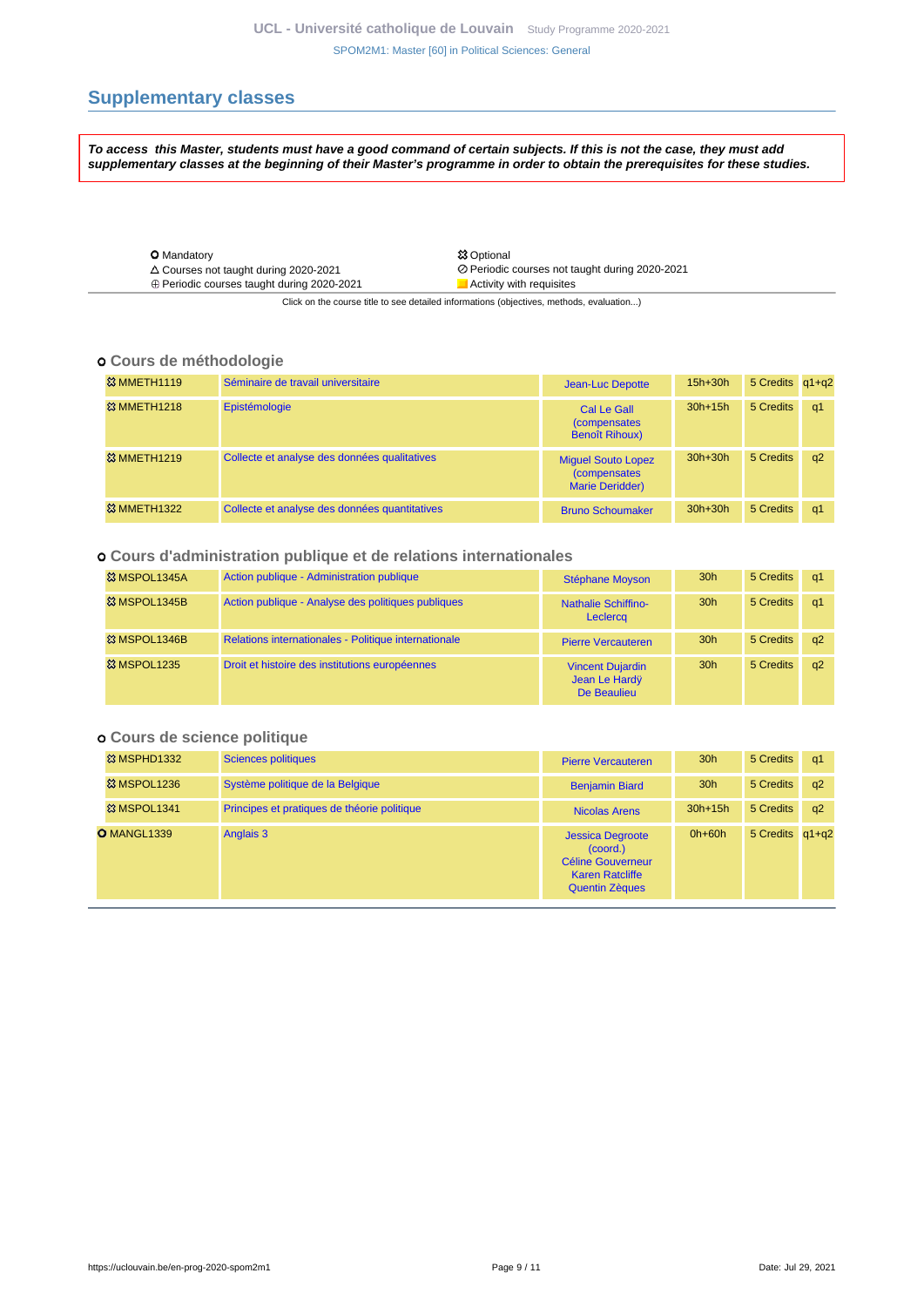# <span id="page-9-0"></span>**Evaluation**

**The evaluation methods comply with the regulations concerning studies and exams (https://uclouvain.be/fr/decouvrir/ rgee.html). More detailed explanation of the modalities specific to each learning unit are available on their description sheets under the heading "Learning outcomes evaluation method".**

#### <span id="page-9-1"></span>**Contacts**

#### **Curriculum Management**

Entity

Structure entity SSH/ESPO/PSAD Denomination [\(PSAD\)](https://uclouvain.be/repertoires/entites/psad)

Acronym PSAD

Other academic Supervisor(s)

• Stéphane Moyson

Jury

• Pierre Vercauteren

• Louis le Hardÿ de Beaulieu

Useful Contact(s)

• Informations pour les futurs étudiants (Nicolas Hurtado de Jesus - tél. +32 (0)65 323 327): info-mons@uclouvain.be

• Chloé Warmont

Faculty Faculty of Economic, Social and Political Sciences and Communication [\(ESPO\)](https://uclouvain.be/repertoires/entites/espo) Sector **Sector Human Sciences** [\(SSH\)](https://uclouvain.be/repertoires/entites/ssh) Postal address **Postal address Place Montesquieu 1 - bte L2.08.05** 1348 Louvain-la-Neuve Tel: [+32 \(0\) 10 47 41 09](https://uclouvain.be/tel:+3210474109) - Fax: [+32 \(0\) 10 47 27 36](https://uclouvain.be/tel:+3210472736) Website <http://www.uclouvain.be/psad.html>